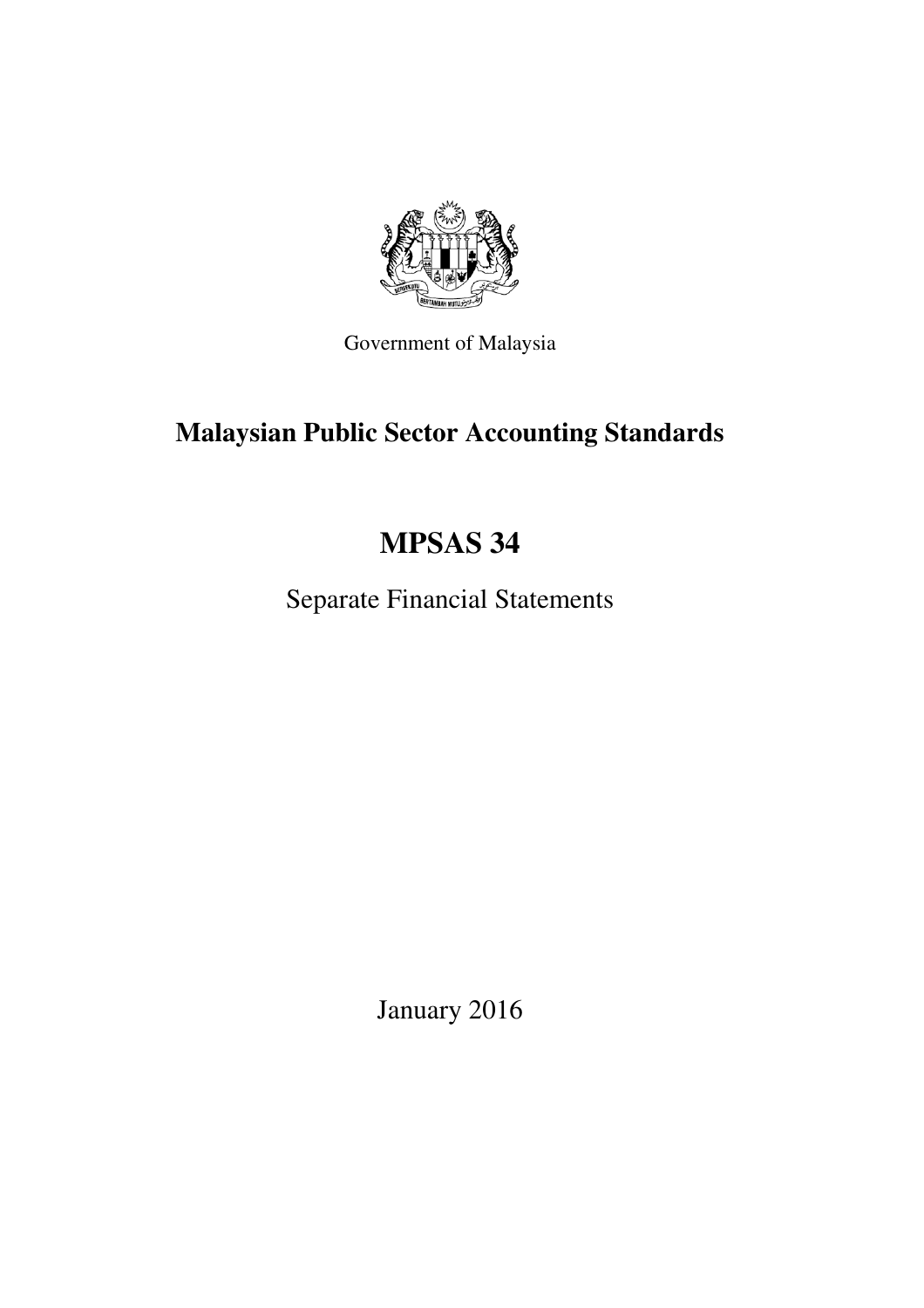# **MPSAS 34 - SEPARATE FINANCIAL STATEMENTS**

#### **Acknowledgment**

The Malaysian Public Sector Accounting Standard (MPSAS) 34 is based on International Public Sector Accounting Standard (IPSAS) 34, *Separate Financial Statements* of the International Public Sector Accounting Standards Board, published by the International Federation of Accountants (IFAC) in January 2015 and is used with permission of IFAC.

International Public Sector Accounting Standard (IPSAS) 34*, Separate Financial Statements* © January 2015 by the International Federation of Accountants.

Prepared by: Accountant General's Department No. 1, Persiaran Perdana Kompleks Kementerian Kewangan Presint 2, Pusat Pentadbiran Kerajaan Persekutuan 62594 Putrajaya

Tel : 03-88821000 Faks : 03-88821765 Web: http://www.anm.gov.my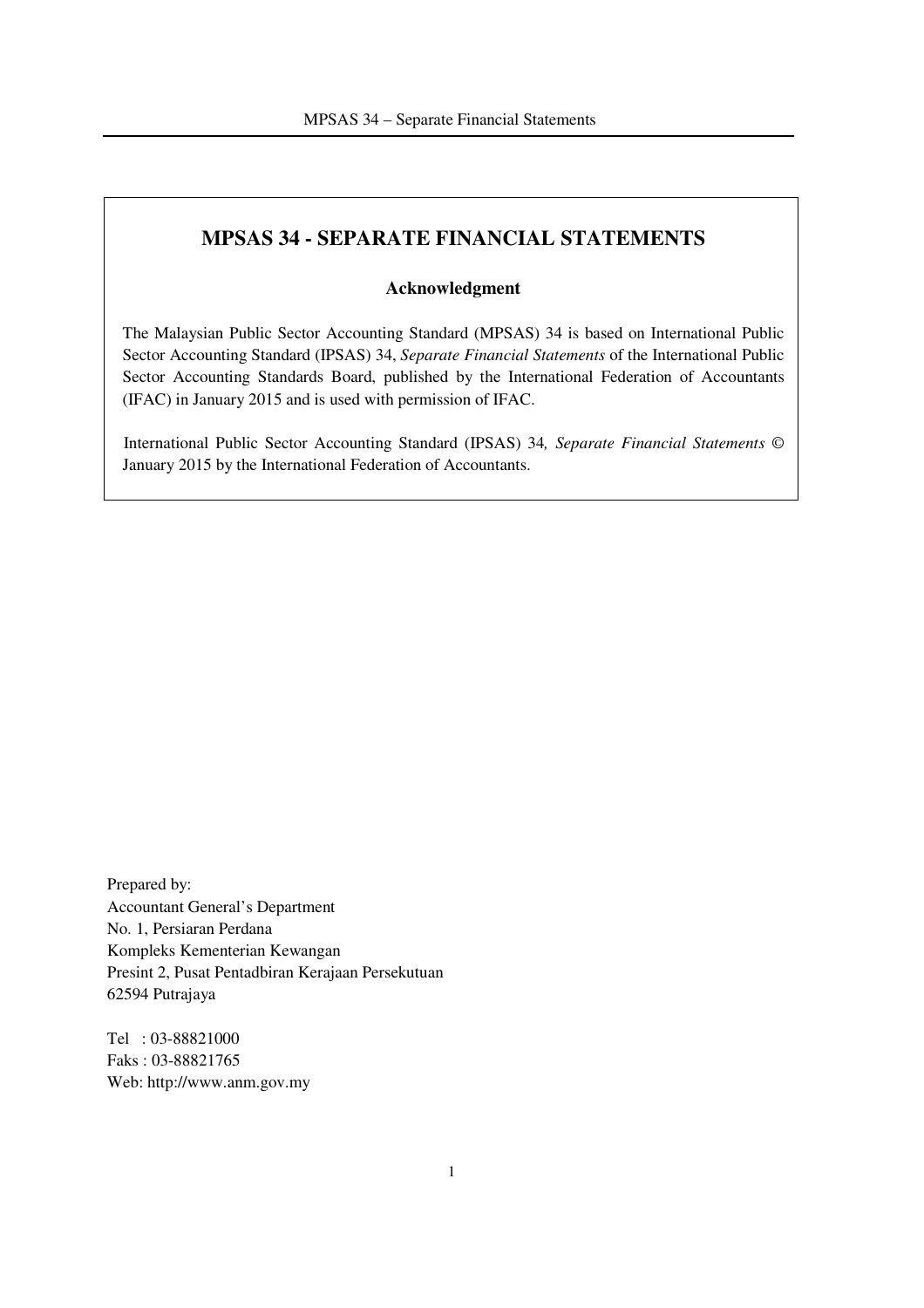# MPSAS 34-SEPARATE FINANCIAL STATEMENTS

# **CONTENTS**

|                                                      | Paragraph |
|------------------------------------------------------|-----------|
|                                                      |           |
|                                                      | $2 - 5$   |
|                                                      | $6 - 10$  |
|                                                      | $11 - 18$ |
|                                                      | $19 - 23$ |
|                                                      | $24 - 31$ |
|                                                      | $32 - 33$ |
|                                                      | 34        |
| Use of the Equity Method in Separate Statements      |           |
| Separate Financial Statements of Investment Entities |           |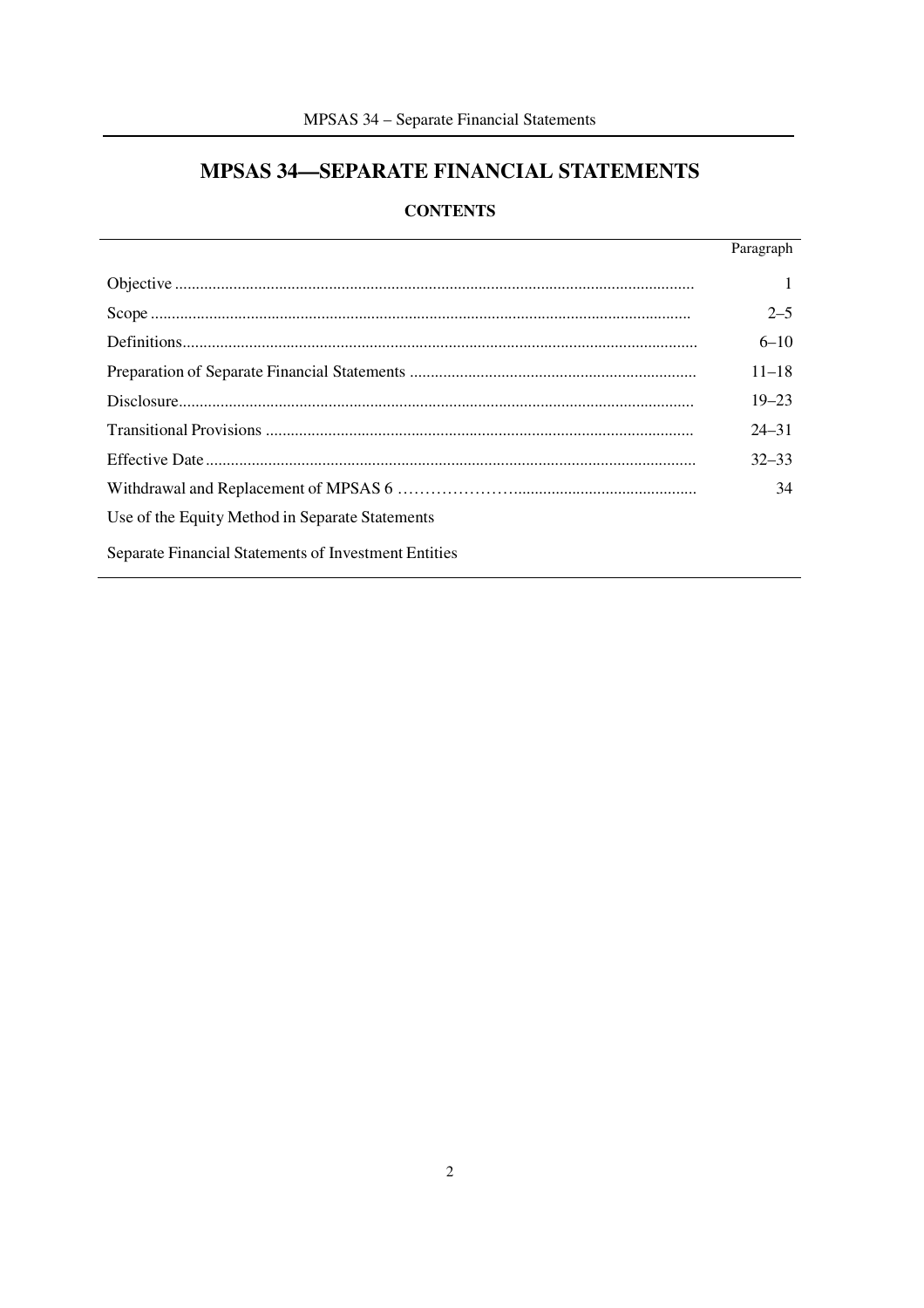Malaysian Public Sector Accounting Standard (MPSAS) 34, *Separate Financial Statements*, is set out in paragraphs 1–34. All the paragraphs have equal authority. MPSAS 34 should be read in the context of its objective and the Preface *to Malaysian Public Sector Accounting Standards*. MPSAS 3, *Accounting Policies, Changes in Accounting Estimates and Errors,* provides a basis for selecting and applying accounting policies in the absence of explicit guidance.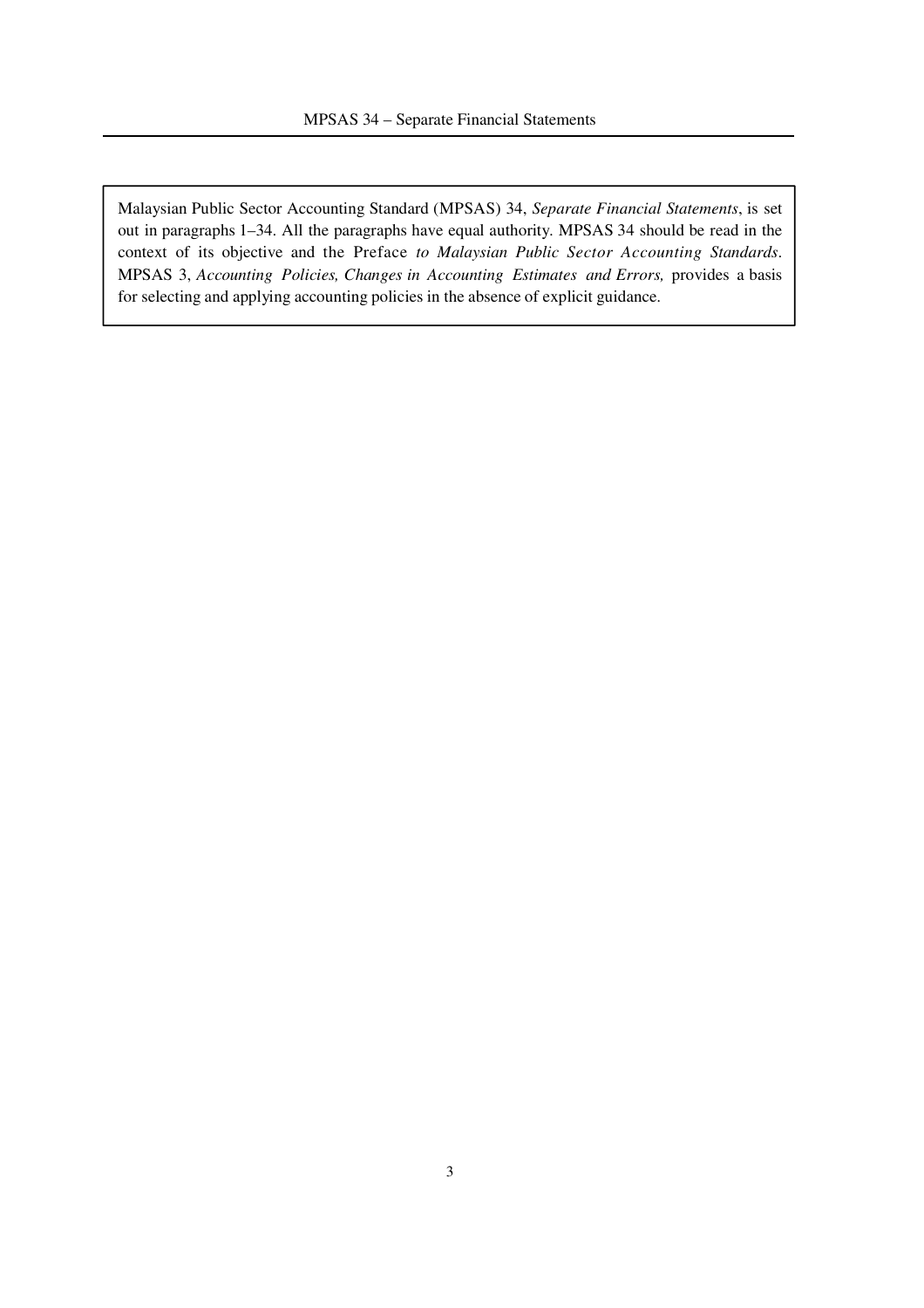# **Objective**

1. The objective of this Standard is to prescribe the accounting and disclosure requirements for investments in controlled entities, joint ventures and associates when an entity prepares separate financial statements.

### **Scope**

- 2. **An entity that prepares and presents financial statements under the accrual basis of accounting shall apply this Standard in accounting for investments in controlled entities, joint ventures and associates when it elects, or is required by regulations, to present separate financial statements.**
- 3. This Standard does not mandate which entities produce separate financial statements. It applies when an entity prepares separate financial statements that comply with Malaysian Public Sector Accounting Standards (MPSASs).
- 4. **This Standard applies to all public sector entities other than Government Business Enterprises (GBEs).**
- 5. The *Preface to Malaysian Public Sector Accounting Standards* issued by the Accountant General's Department explains that GBEs apply approved accounting standards issued by the Malaysian Accounting Standards Board (MASB). GBEs are defined in MPSAS 1, *Presentation of Financial Statements*.

#### **Definitions**

6. **The following terms are used in this Standard with the meanings specified:**

**Consolidated financial statements are the financial statements of an economic entity in which the assets, liabilities, net assets/equity, revenue, expenses and cash flows of the controlling entity and its controlled entities are presented as those of a single economic entity.**

**Separate financial statements are those presented by an entity, in which the entity could elect, subject to the requirements in this Standard, to account for its investments in controlled entities, joint ventures and associates either at cost, in accordance with MPSAS 29,** *Financial Instruments: Recognition and Measurement* **or using the equity method as described in MPSAS 36,** *Investments in Associates and Joint Ventures***.**

**Terms defined in other MPSASs are used in this Standard with the same meaning as in those Standards, and are reproduced in the** *Glossary of Defined Terms* **published separately. The following terms are defined in MPSAS 35,** *Consolidated Financial Statements***, MPSAS 36,** *Investments in Associates and Joint Ventures* **or MPSAS 37,** *Joint Arrangements***: associate, control, controlled entity, controlling entity, economic entity,**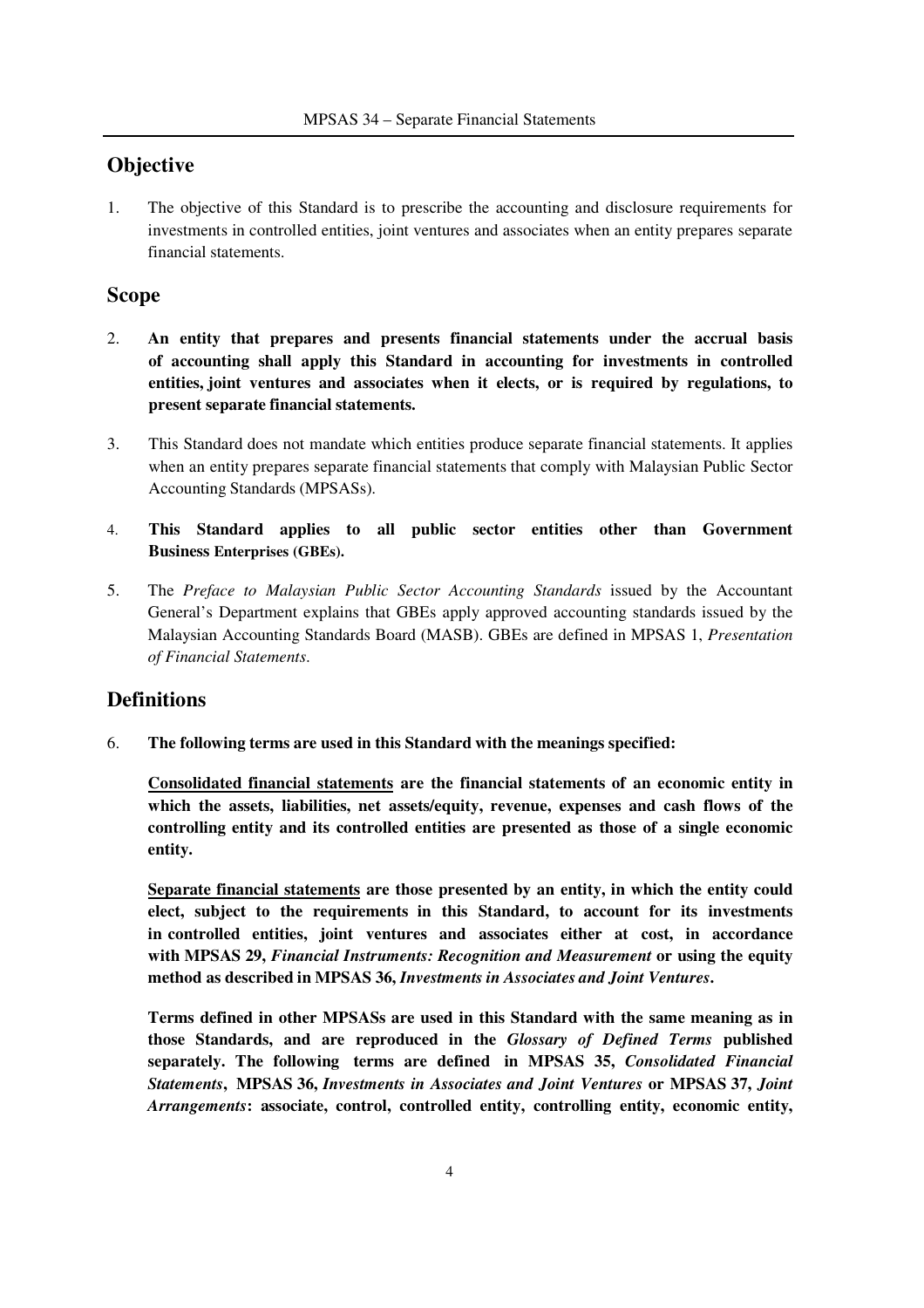#### **equity method, investment entity, joint control, joint operation, joint venture, joint venturer and significant influence.**

- 7. Separate financial statements are those presented in addition to consolidated financial statements or in addition to the financial statements of an investor that does not have controlled entities but has investments in associates or joint ventures in which the investments in associates or joint ventures are required by MPSAS 36 to be accounted for using the equity method, other than in the circumstances set out in paragraphs 9–10.
- 8 The financial statements of an entity that does not have a controlled entity, associate or joint venturer's interest in a joint venture are not separate financial statements.
- 9 An entity that is exempted in accordance with paragraph 5 of MPSAS 35*,* from consolidation or paragraph 23 of MPSAS 36, from applying the equity method may present separate financial statements as its only financial statements.
- 10 An investment entity that is required, throughout the current period and all comparative periods presented, to measure its investment in all its controlled entities at fair value through surplus or deficit in accordance with paragraph 56 of MPSAS 35, presents separate financial statements as its only financial statements.

### **Preparation of Separate Financial Statements**

- 11 **Separate financial statements shall be prepared in accordance with all applicable MPSASs, except as provided in paragraph 12.**
- 12 **When an entity prepares separate financial statements, it shall account for similar investments in controlled entities, joint ventures and associates either:**
	- (a) **At cost;**
	- (b) **In accordance with MPSAS 29; or**
	- (c) **Using the equity method as described in MPSAS 36.**
- 13. **If an entity elects, in accordance with paragraph 24 of MPSAS 36, to measure its investments in associates or joint ventures at fair value through surplus or deficit in accordance with MPSAS 29, it shall also account for those investments in the same way in its separate financial statements.**
- 14. **If a controlling entity is required, in accordance with paragraph 56 of MPSAS 35, to measure its investment in a controlled entity at fair value through surplus or deficit in accordance with MPSAS 29, it shall also account for that investment in the same way in its separate financial statements. If a controlling entity that is not itself an investment entity is required, in accordance with paragraph 58 of MPSAS 35, to measure the investments of a controlled investment entity at fair value through surplus or deficit in accordance with MPSAS 29 and consolidate the other assets and liabilities and revenue**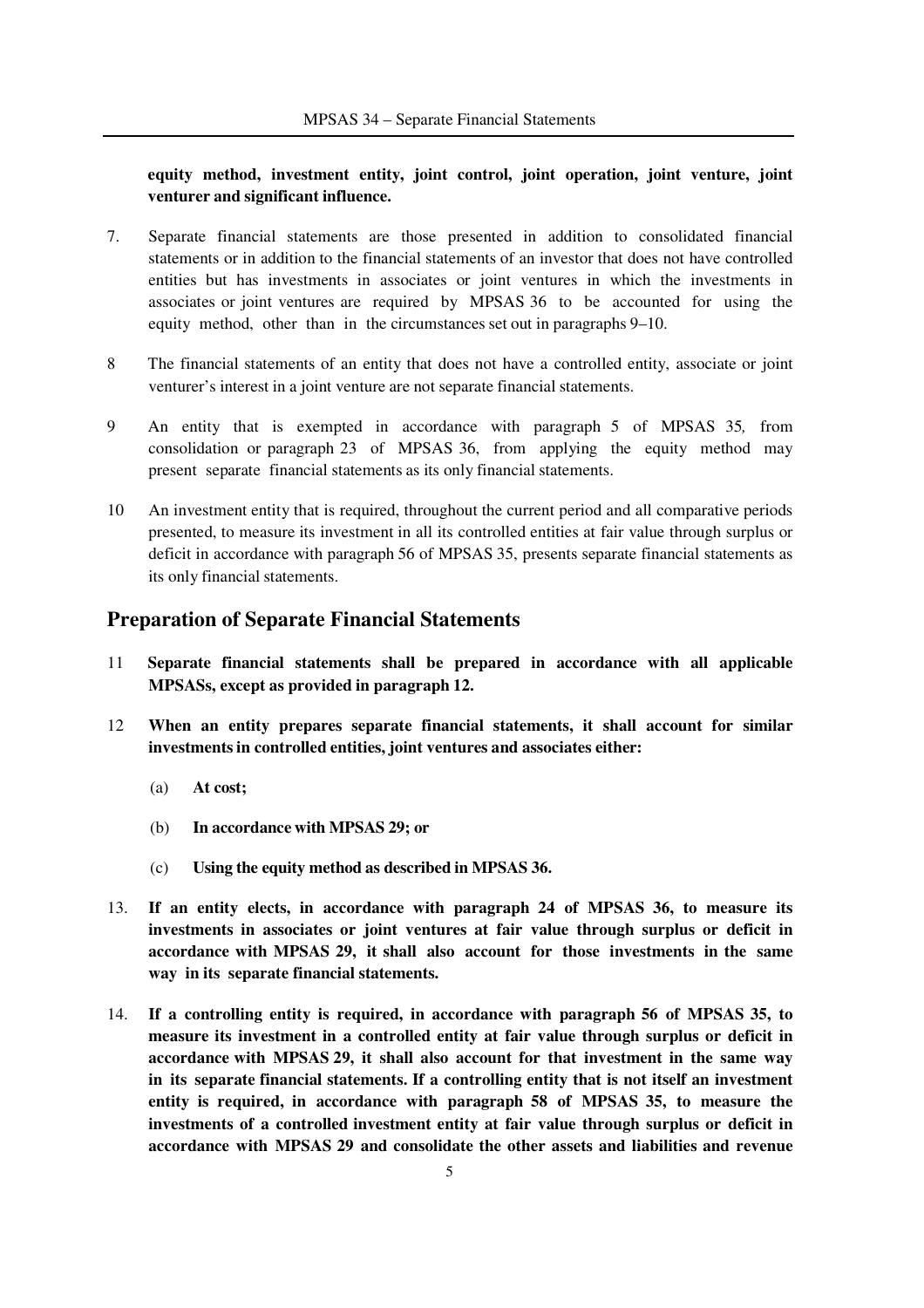**and expenses of the controlled investment entity, it shall also account for that investment in the controlled investment entity in the same way in its separate financial statements.**

- 15. **When a controlling entity ceases to be an investment entity, or becomes an investment entity, it shall account for the change from the date when the change in status occurred, as follows:**
	- (a) **When an entity ceases to be an investment entity, the entity shall account for an investment in a controlled entity in accordance with paragraph 12. The date of the change of status shall be the deemed acquisition date. The fair value of the controlled entity at the deemed acquisition date shall represent the transferred deemed consideration when accounting for the investment in accordance with paragraph 12.**
	- (b) **When an entity becomes an investment entity, it shall account for an investment in a controlled entity at fair value through surplus or deficit in accordance with MPSAS 29.**

**The difference between the previous carrying amount of the controlled entity and its fair value at the date of the change of status of the investor shall be recognized as a gain or loss in surplus or deficit. The cumulative amount of any gain or loss previously recognized directly in net assets/equity in respect of those controlled entities shall be treated as if the investment entity had disposed of those controlled entities at the date of change in status.**

- 16. **Dividends or similar distributions from a controlled entity, a joint venture or an associate are recognized in the separate financial statements of an entity when the entity's right to receive the dividend or similar distribution is established. The dividend or similar distribution is recognized in surplus or deficit unless the entity elects to use the equity method, in which case the dividend or similar distribution is recognized as a reduction from the carrying amount of the investment.**
- 17. **When a controlling entity reorganizes the structure of its economic entity by establishing a new entity as its controlling entity in a manner that satisfies the following criteria:**
	- (a) **The new controlling entity obtains control of the original controlling entity either (i) by issuing equity instruments in exchange for existing equity instruments of the original controlling entity or (ii) by some other mechanism which results in the new controlling entity having a controlling ownership interest in the original controlling entity;**
	- (b) **The assets and liabilities of the new economic entity and the original economic entity are the same immediately before and after the reorganization; and**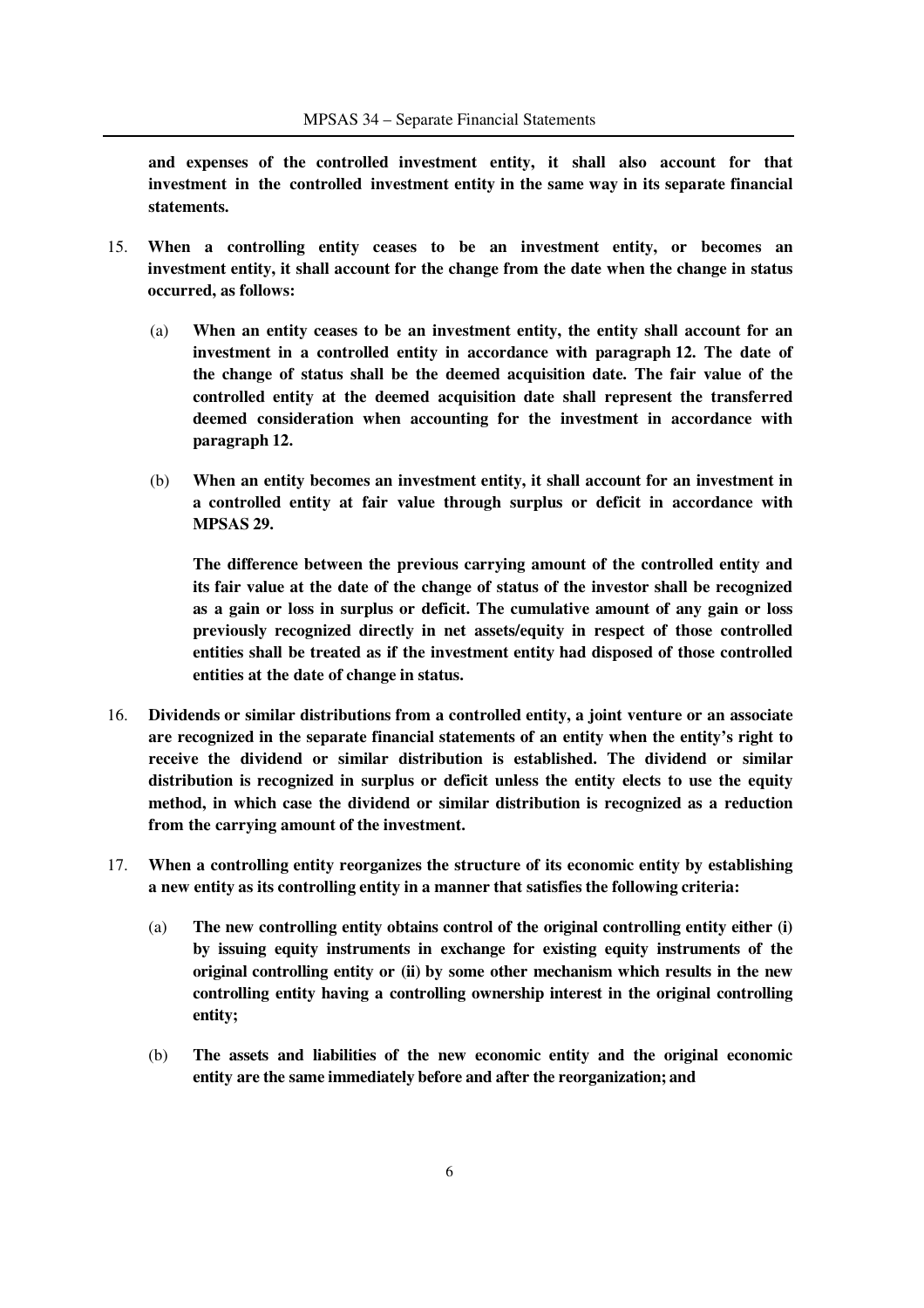(c) **The owners of the original controlling entity before the reorganization have the same absolute and relative interests in the net assets of the original economic entity and the new economic entity immediately before and after the reorganization;**

**and the new controlling entity accounts for its investment in the original controlling entity in accordance with paragraph 12(a) in its separate financial statements, the new controlling entity shall measure cost at the carrying amount of its share of the net assets/equity items shown in the separate financial statements of the original controlling entity at the date of the reorganization.**

18. Similarly, an entity that is not a controlling entity might establish a new entity as its controlling entity in a manner that satisfies the criteria in paragraph 17. The requirements in paragraph 17 apply equally to such reorganizations. In such cases, references to "original controlling entity" and "original economic entity" are to the "original entity".

#### **Disclosure**

- 19. **An entity shall apply all applicable MPSASs when providing disclosures in its separate financial statements, including the requirements in paragraphs 20–23.**
- 20. **When a controlling entity, in accordance with paragraph 5 of MPSAS 35, elects not to prepare consolidated financial statements and instead prepares separate financial statements, it shall disclose in those separate financial statements:**
	- (a) **The fact that the financial statements are separate financial statements; that the exemption from consolidation has been used; the name of the entity whose consolidated financial statements that comply with MPSASs have been produced for public use; and the address where those consolidated financial statements are obtainable.**
	- (b) **A list of significant investments in controlled entities, joint ventures and associates, including:**
		- (i) **The name of those controlled entities, joint ventures and associates.**
		- (ii) **The jurisdiction in which those controlled entities, joint ventures and associates operate (if it is different from that of the controlling entity).**
		- (iii) **Its proportion of the ownership interest held in those entities and a description of how that ownership interest has been determined.**
	- (c) **A description of the method used to account for the controlled entities, joint ventures and associates listed under (b).**
- 21. **When an investment entity that is a controlling entity (other than a controlling entity covered by paragraph 20) prepares, in accordance with paragraph 10, separate financial statements as its only financial statements, it shall disclose that fact. The investment**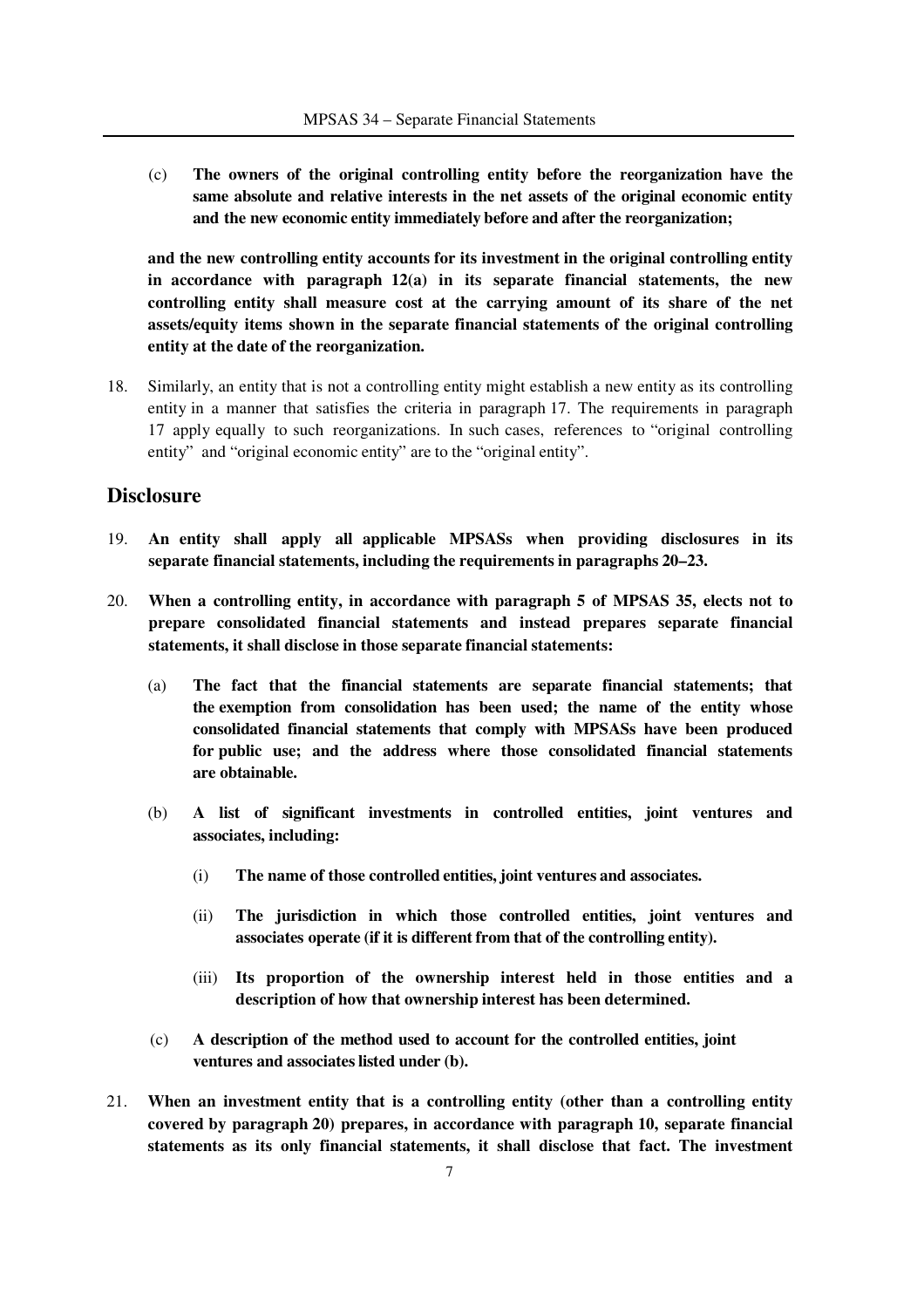**entity shall also present the disclosures relating to investment entities required by MPSAS 38,** *Disclosure of Interests in Other Entities***.**

- 22. **If a controlling entity that is not itself an investment entity is required, in accordance with paragraph 56 of MPSAS 35, to measure the investments of a controlled investment entity at fair value through surplus or deficit in accordance with MPSAS 29 and consolidate the other assets and liabilities and revenue and expenses of the controlled investment entity, it shall disclose that fact. The entity shall also present the disclosures relating to investment entities required by MPSAS 38,** *Disclosure of Interests in Other Entities***.**
- 23. **When a controlling entity (other than a controlling entity covered by paragraphs 20–21) or an investor with joint control of, or significant influence over, an investee prepares separate financial statements, the controlling entity or investor shall identify the financial statements prepared in accordance with MPSAS 35, MPSAS 36 or MPSAS 37, to which they relate. The controlling entity or investor shall also disclose in its separate financial statements:**
	- (a) **The fact that the statements are separate financial statements and the reasons why those statements are prepared, if not required by legislation or other authority.**
	- (b) **A list of significant controlled entities, joint ventures and associates, including:**
		- (i) **The name of those controlled entities, joint ventures and associates.**
		- (ii) **The jurisdiction in which those controlled entities, joint ventures and associates operate (if different from that of the controlling entity).**
		- (iii) **Its proportion of the ownership interest held in those entities and a description of how that ownership interest has been determined.**
	- (c) **A description of the method used to account for the controlled entities, joint ventures and associates listed under (b).**

# **Transitional Provisions**

- 24. **At the date of initial application, an investment entity that previously measured its investment in a controlled entity at cost shall instead measure that investment at fair value through surplus or deficit as if the requirements of this Standard had always been effective. The investment entity shall adjust retrospectively the annual period immediately preceding the date of initial application and shall adjust accumulated surplus/deficit at the beginning of the immediately preceding period for any difference between:**
	- (a) **The previous carrying amount of the investment; and**
	- (b) **The fair value of the investor's investment in the controlled entity.**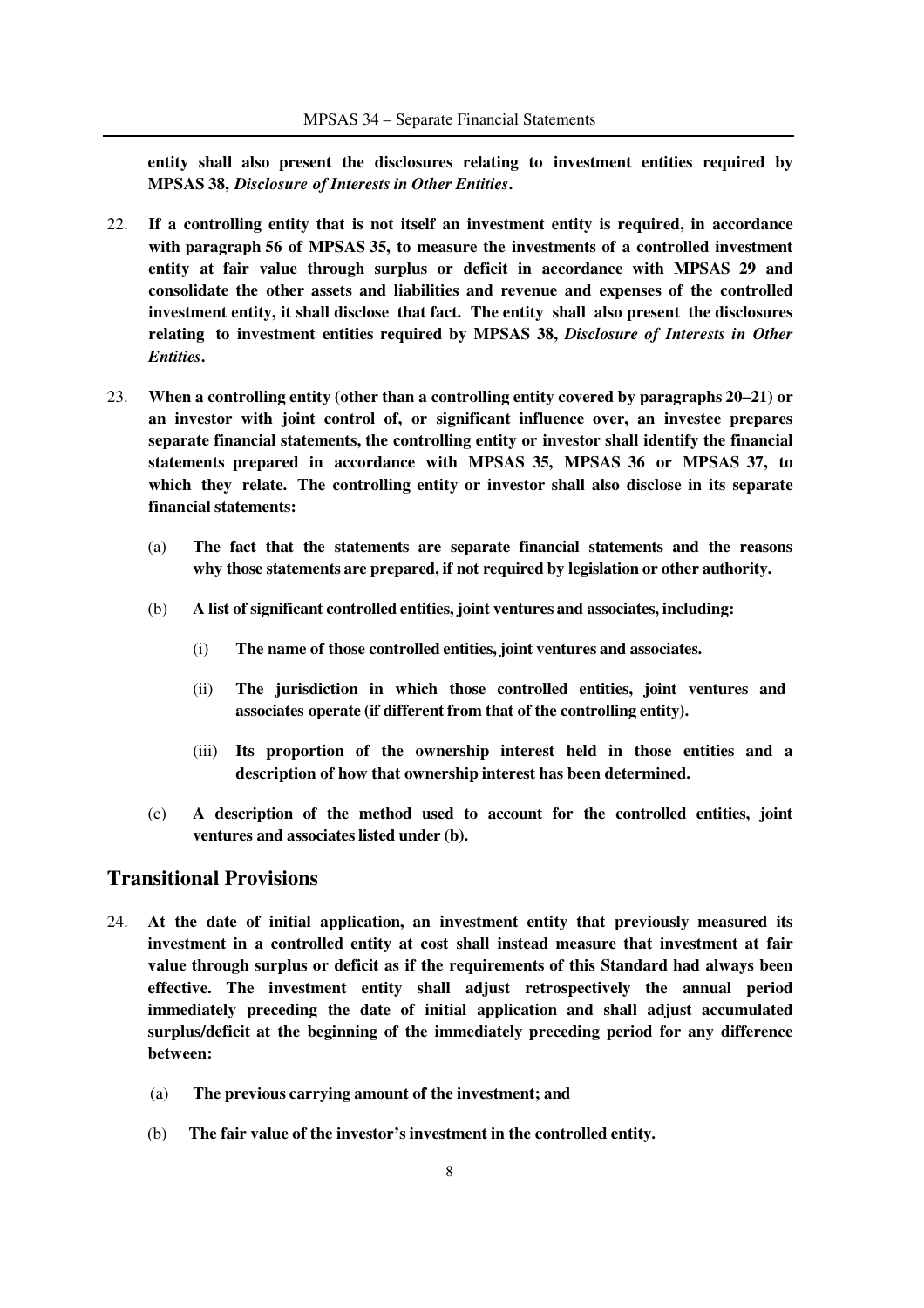- 25. **At the date of initial application, an investment entity that previously measured its investment in a controlled entity at fair value directly to net assets/equity shall continue to measure that investment at fair value. The cumulative amount of any fair value adjustment previously recognized in net assets/equity shall be transferred to accumulated surplus/deficit at the beginning of the annual period immediately preceding the date of initial application.**
- 26. **At the date of initial application, an investment entity shall not make adjustments to the previous accounting for an interest in a controlled entity that it had previously elected to measure at fair value through surplus or deficit in accordance with MPSAS 29, as permitted in paragraph 12.**
- 27. **An investment entity shall use the fair value amounts previously reported to investors or to management.**
- 28. **If measuring the investment in the controlled entity in accordance with paragraphs 24–27 is impracticable (as defined in MPSAS 3,** *Accounting Policies, Changes in Accounting Estimates and Errors***), an investment entity shall apply the requirements of this Standard at the beginning of the earliest period for which application of paragraphs 24–27 is practicable, which may be the current period. The investor shall adjust retrospectively the annual period immediately preceding the date of initial application, unless the beginning of the earliest period for which application of this paragraph is practicable is the current period. When the date that it is practicable for the investment entity to measure the fair value of the controlled entity is earlier than the beginning of the immediately preceding period, the investor shall adjust net assets/equity at the beginning of the immediately preceding period for any difference between:**
	- (a) **The previous carrying amount of the investment; and**
	- (b) **The fair value of the investor's investment in the controlled entity.**

**If the earliest period for which application of this paragraph is practicable is the current period, the adjustment to net assets/equity shall be recognized at the beginning of the current period.**

- 29 If an investment entity has disposed of, or lost control of, an investment in a controlled entity before the date of initial application of this Standard, the investment entity is not required to make adjustments to the previous accounting for that investment.
- 30. **At the date of initial application, a controlling entity that is not itself an investment entity but which is required, in accordance with paragraph 56 of MPSAS 35, to measure the investments of a controlled investment entity at fair value through surplus or deficit in accordance with MPSAS 29 and consolidate the other assets and liabilities and revenue and expenses of the controlled investment entity, shall use the transitional provisions in paragraphs 24–29 in accounting for its investment in the controlled investment entity in its separate financial statements.**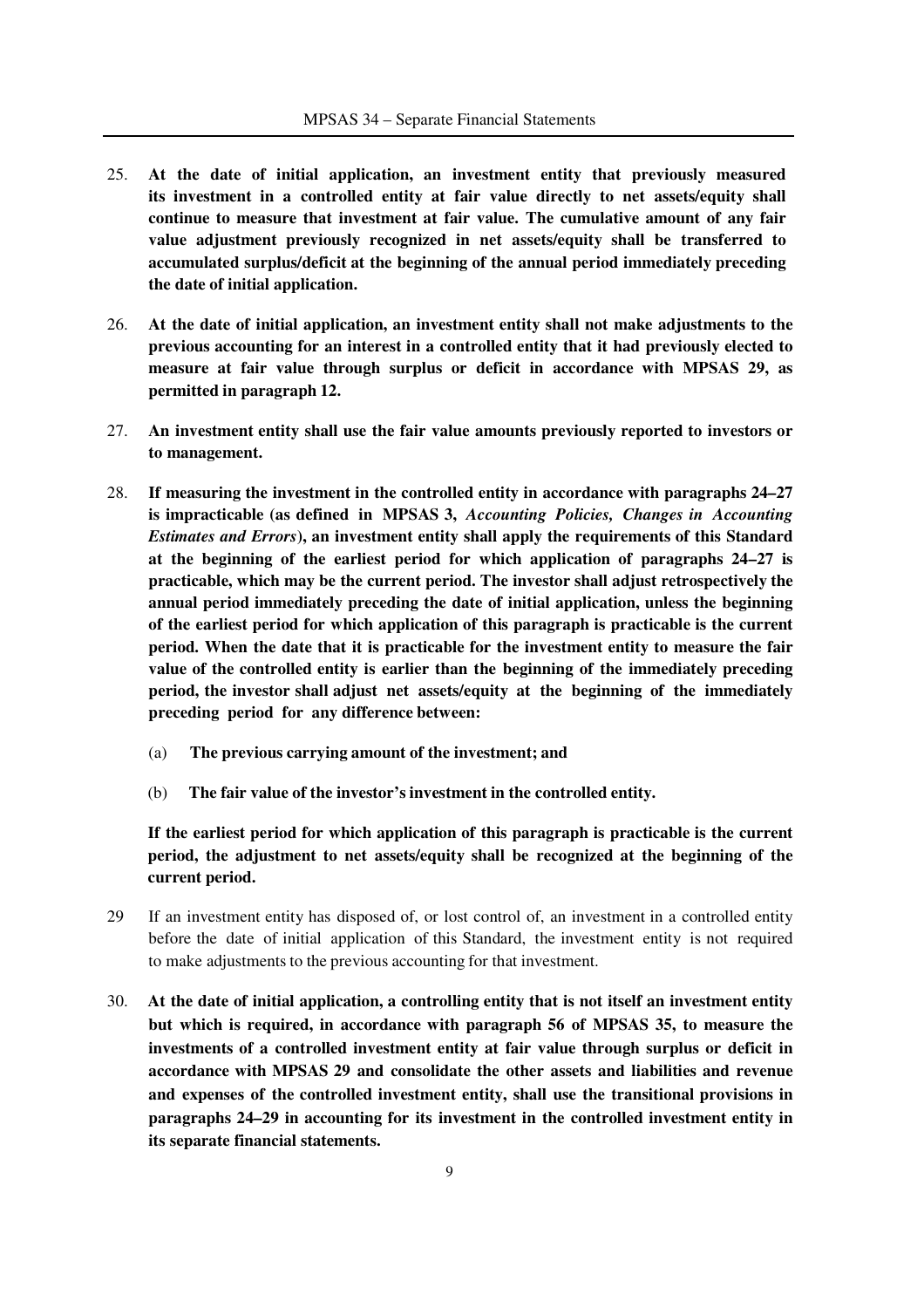31. The transitional provisions for changes in the accounting, in an entity's separate financial statements, for its interest in a joint operation are set out in MPSAS 37, *Joint Arrangements.*

### **Effective Date**

- 32. **An entity shall apply this Standard for annual financial statements covering periods beginning on or after January 1, 2017. Earlier application is encouraged. If an entity applies this Standard for a period beginning before January 1, 2017, it shall disclose that fact and apply MPSAS 35, MPSAS 36, MPSAS 37, and MPSAS 38 at the same time.**
- 33. When an entity adopts the accrual basis MPSASs as defined in MPSAS 33, *First-time Adoption of Accrual Basis Malaysian Public Sector Accounting Standards (MPSASs)* for financial reporting purposes subsequent to this effective date, this Standard applies to the entity's annual financial statements covering periods beginning on or after the date of adoption of MPSASs.

# **Withdrawal and Replacement of MPSAS 6**

34. This Standard is issued concurrently with MPSAS 35. Together, the two Standards supersede MPSAS 6, *Consolidated and Separate Financial Statements*. MPSAS 6 remains applicable until MPSAS 34 and MPSAS 35 are applied or become effective, whichever is earlier.